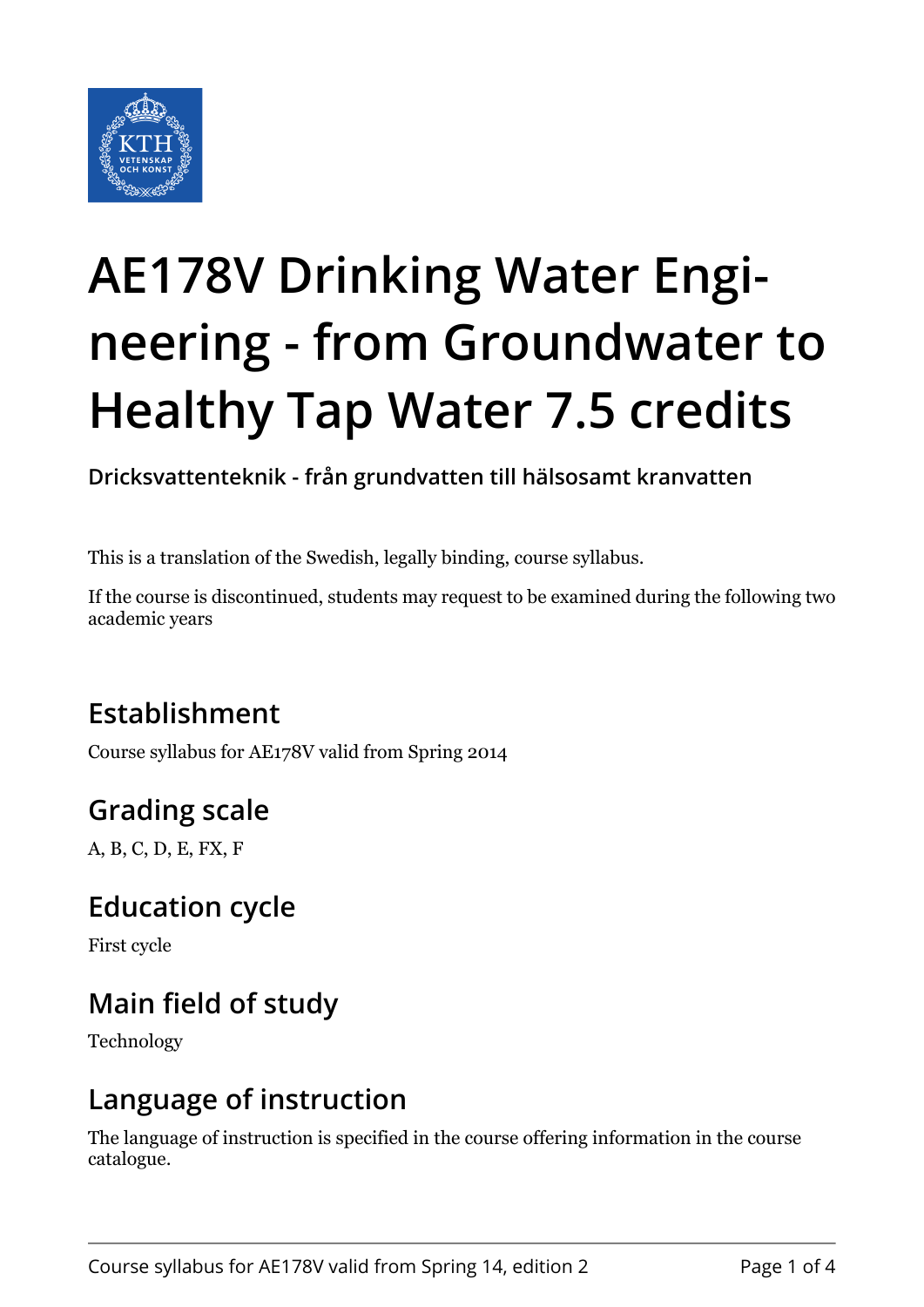# **Intended learning outcomes**

After completing the course, students will be able to

- Have a thorough knowledge of the requirements of the various EU water directives, Swedish laws and regulations and WHO Water Safety Plans

- To assess the quality of a drinking water in relation to health regarding minerals, toxic substances and pathogens

- Have a good knowledge of municipal water supply from natural and artificial groundwater

- To assess how and to what degree drinking water may be affected by individual sewage treatment

- Be well oriented in different water treatment methods and their impact on water quality and mineral balance

- To determine whether a water is corrosive, which contains possible corrosion products and health risks with them, and what treatment that can prevent corrosion

- Be able to describe what drives economic, social and technological trends in the VA sector and how they affect the environment

- Be able to use project work to structured and methodical problem solving within your own field of work

#### **Course contents**

The course is focused on groundwater and new wasy of looking at drinking water quality, where the water should not only be free from toxic elements such as metals, ions, toxic algae and microorganisms, but also to have a health positive content of minerals.

The following key areas will be addressed in the course:

Various EU water directives, the WHO Water Safety Plans etc.

Swedish laws and regulations governing water activities

Current methods of treatment - municipal groundwater, private wells

Toxic and beneficial minerals, ions in drinking water, mineral balance.

Waterborne diseases, algal toxins, etc.

Corrosion and corrosion products. Saltwater intrusion.

Individual Water & Sanitation and related problems in the Baltic sea. Study visits

Own project related to the student's own work area / field of interest

# **Disposition**

The course is a summer course where lecturers and tutors from KTH, authorities, companies and organizations will share their knowledge and experience.

The course consists of a weekly course (about 5-7 days) with lectures, seminars and field trips, partly of their own project work during the summer and which is reported during a weekend in the beginning of the autumn.

# **Specific prerequisites**